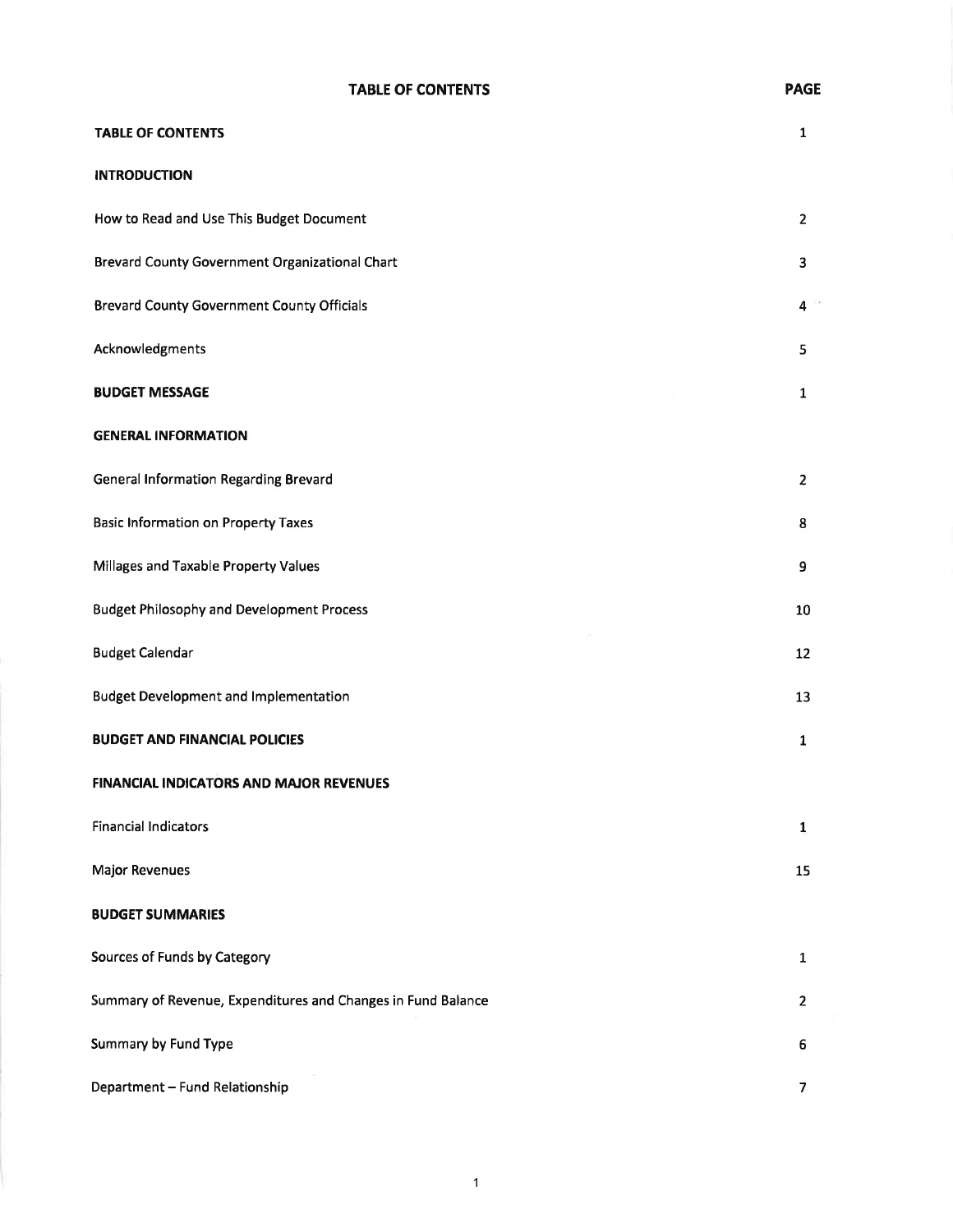| <b>TABLE OF CONTENTS</b> | <b>PAGE</b> |
|--------------------------|-------------|
|                          |             |

 $\rightarrow$ 

| <b>Budget by Agency</b>                        | 11           |
|------------------------------------------------|--------------|
| <b>Expenditure Summary of All Funds</b>        | 12           |
| <b>Budgeted Sources and Usage by Fund Type</b> | 18           |
| <b>Summary of Budgeted Positions</b>           | 19           |
| <b>BOARD AGENCIES</b>                          |              |
| <b>Board of County Commissioners</b>           | $\mathbf{1}$ |
| <b>Budget Office</b>                           | 11           |
| <b>Central Services Department</b>             | 19           |
| County Attorney                                | 41           |
| <b>County Manager</b>                          | 51           |
| <b>Emergency Management Office</b>             | 59           |
| <b>Fire Rescue Department</b>                  | 83           |
| <b>General Government Services</b>             | 117          |
| Housing and Human Services Department          | 133          |
| Human Resources Office                         | 157          |
| Information Technology Department              | 183          |
| <b>Library Services Department</b>             | 199          |
| <b>Mosquito Control Department</b>             | 211          |
| Natural Resources Management Department        | 225          |
| Parks and Recreation Department                | 261          |
| Planning and Development Department            | 303          |
| <b>Public Safety Services Office</b>           | 357          |
| <b>Public Works Department</b>                 | 377          |
| Solid Waste Management Department              | 449          |

 $\sim$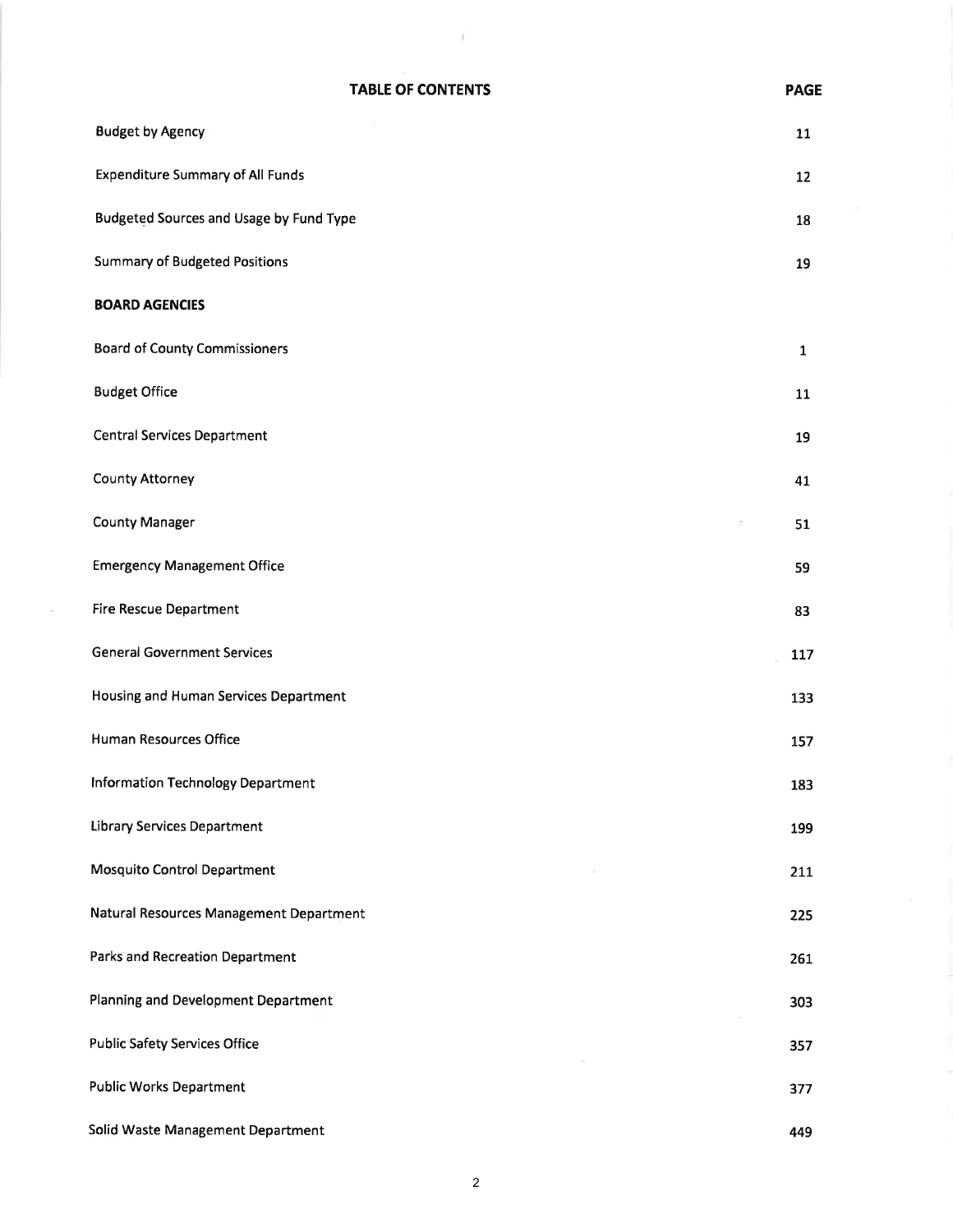# TABLE OF CONTENTS Space Coast Government Television/Communications Office Tourism Development Office  $\epsilon$ Transit Services Department UF/Brevard County Extension Services Utility Services Department

PAGE

457

477

489

505

s29

43

- Valkaria Airport CHARTER OFFICERS 551
- Clerk to the Board Property Appraiser's Office 1 9
- Sheriff's Office Supervisor of Elections Tax Collector 51 55 15

## COURT OPERATIONS

OUTSIDE AGENCIES

| Judicial Branch Administration | $\mathbf{1}$ |
|--------------------------------|--------------|
| <b>Judicial Support</b>        | 19<br>$\sim$ |
| Law Library                    | 45           |

# State Attorney 53

## Melbourne-Tillman Water Control District Merritt lsland Redevelopment Agency North Brevard Economic Development Zone Space Coast Transportation Planning Organization LL 2t 35 1

Titusville-Cocoa Airport Authority

#### 3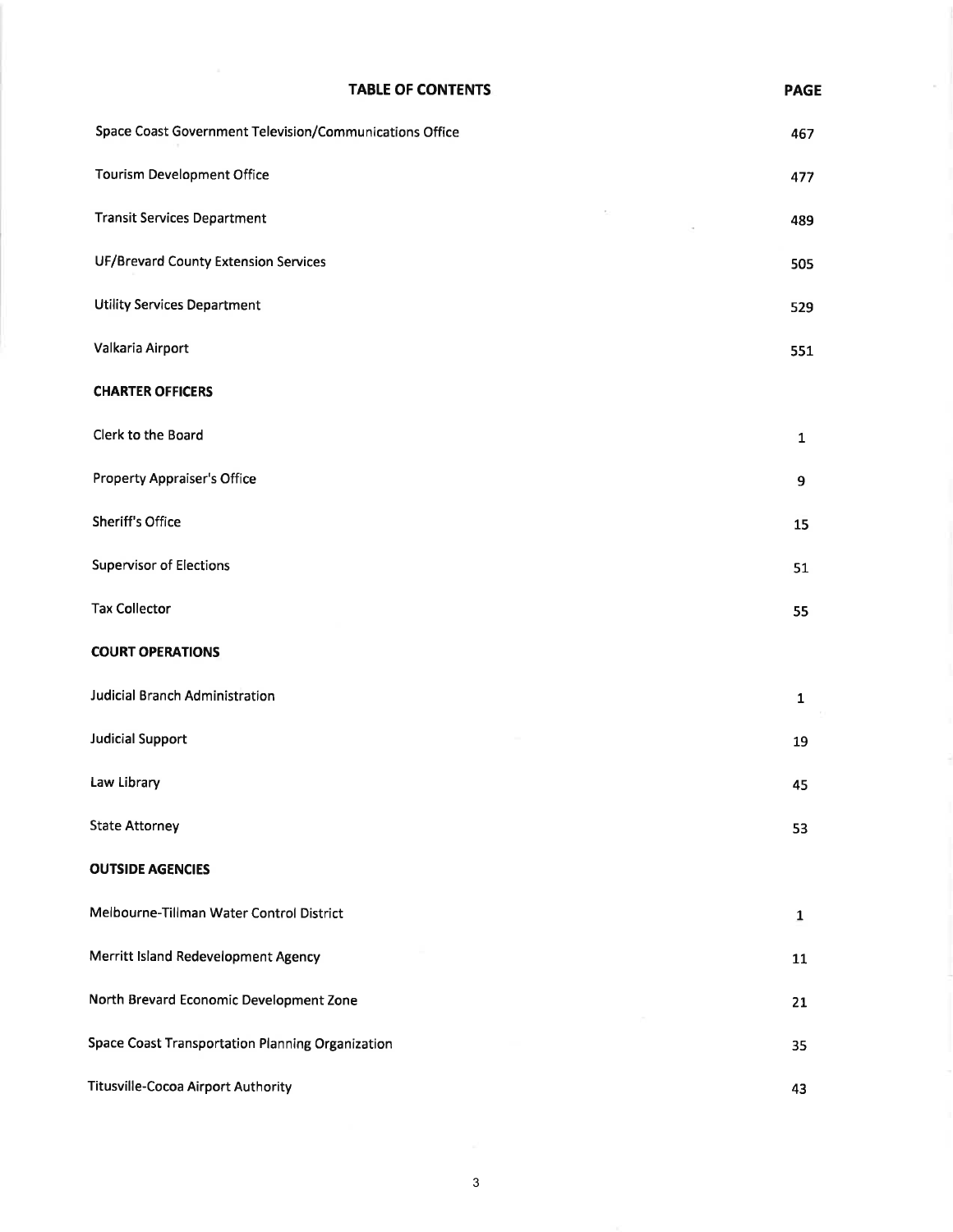## DEBT SERVICE

| <b>Financial Management</b>                | $\mathbf{1}$             |
|--------------------------------------------|--------------------------|
| <b>Future Debt Service Requirements</b>    | 4                        |
| <b>Debt Service Amortization Schedules</b> | $\overline{\phantom{a}}$ |
| <b>CAPITAL IMPROVEMENT PROGRAM</b>         |                          |
| Introduction                               | $\mathbf{1}$             |
| <b>Central Services Department</b>         | 9                        |
| <b>Emergency Management Office</b>         | 11                       |
| Housing and Human Services Department      | 17                       |
| <b>Judicial Support</b>                    | 21                       |
| <b>Library Services Department</b>         | 23                       |
| Melbourne-Tillman Water Control District   | 37                       |
| Merritt Island Redevelopment Agency        | 39                       |
| <b>Mosquito Control Department</b>         | 45                       |
| Natural Resources Management Department    | 47                       |
| North Brevard Economic Development Zone    | 119                      |
| <b>Parks and Recreation Department</b>     | 123                      |
| <b>Public Works Department</b>             | 167                      |
| Solid Waste Management Department          | 201                      |
| <b>SCGTV/Communications Office</b>         | 207                      |
| <b>Tourism Development Office</b>          | 209                      |
| <b>Transit Services Department</b>         | 213                      |
| <b>Utility Services Department</b>         | 219                      |
| Valkaria Airport                           | 335                      |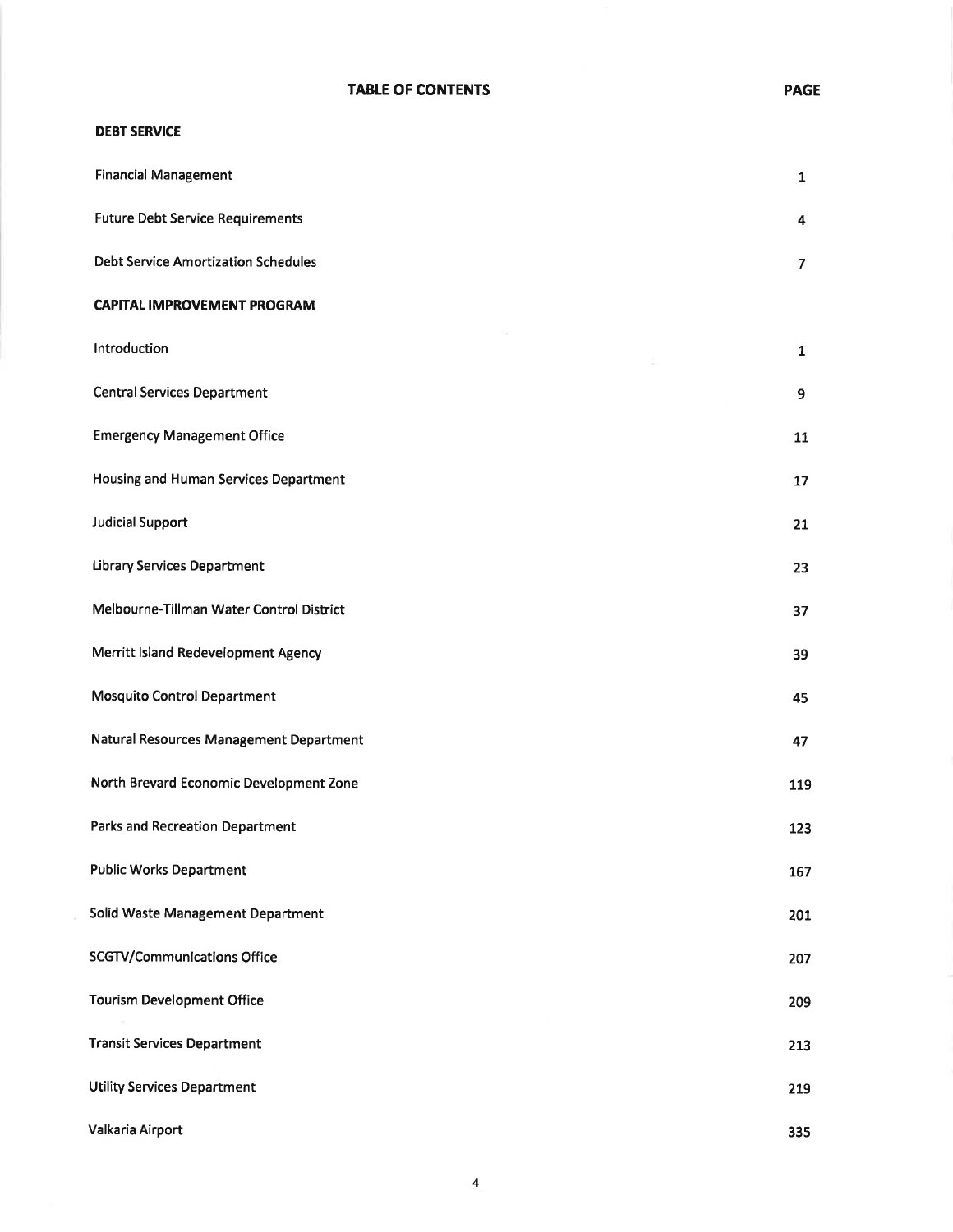#### APPENDICES

Florida Statutes lnformation

Glossary 1  $\hat{\sigma}^{\pm}_{\perp}$ 

13